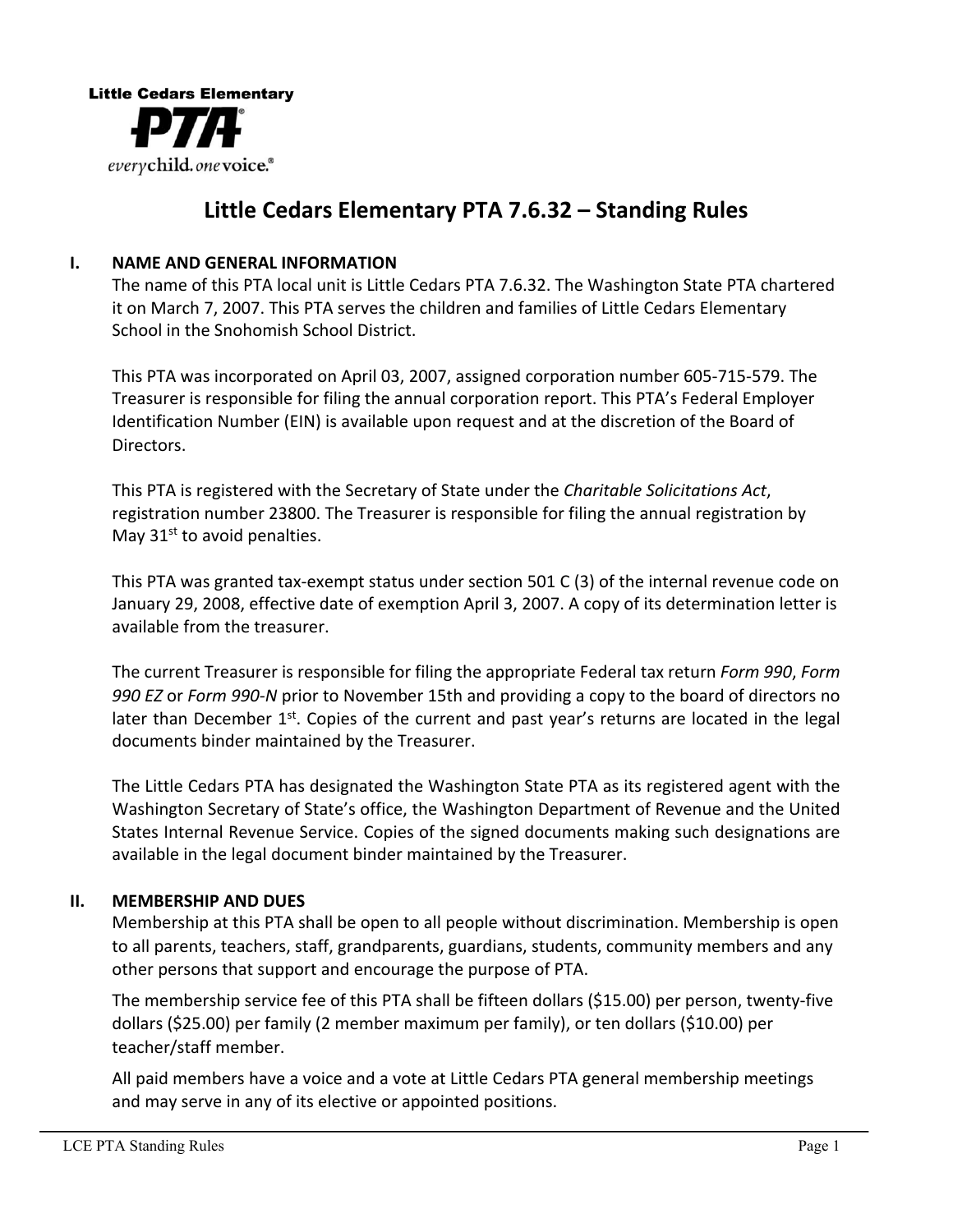

The students of Little Cedars Elementary School shall be considered honorary members of this PTA without voice, vote, or the privilege of holding office, in order to participate in gambling activities.

#### **III. OFFICERS**

The Executive Committee consists of the member elected officers. Two (2) people may hold any elected position jointly, other than Treasurer. Each co-position holder shall be entitled to a voice and vote at board of directors' meetings.

The elected officers of this PTA shall be:

- President
- Treasurer
- Secretary
- VP of Academic Programs
- VP of Communications
- VP of Fundraising
- $\bullet$  VP of Events

Per WSPTA Uniform Bylaws, at least 1 elected officer must attend PTA and the Law, and all elected officers must attend one (1) WSPTA-approved training session within their elected year. Only elected officers are authorized to sign contracts on behalf of this Unit and each contract must have 2 signatures per *WSPTA Uniform Bylaws*.

#### **IV. ELECTIONS**

A Nominating Committee consisting of at least three (3) members and not more than six (6) members shall be elected according to *WSPTA Uniform Bylaws* for local units. The Nominating Committee members may volunteer or be nominated from the floor. Nominating Committee members will be elected at a general membership meeting by February  $1<sup>st</sup>$  each year and a minimum of two months prior to new officer elections.

All elected officers make up the Executive Committee, and shall be elected annually at a general membership meeting, to be held no later than April  $30<sup>th</sup>$ . A quorum must be present and a majority of all votes is necessary to elect. Voting may be by voice if only one (1) candidate is nominated for an office. Where there are 2 or more members running for a position, election shall be by ballot vote.

When an officer position becomes vacant, the Board of Directors may appoint a volunteer member to the position until elected at the next membership meeting.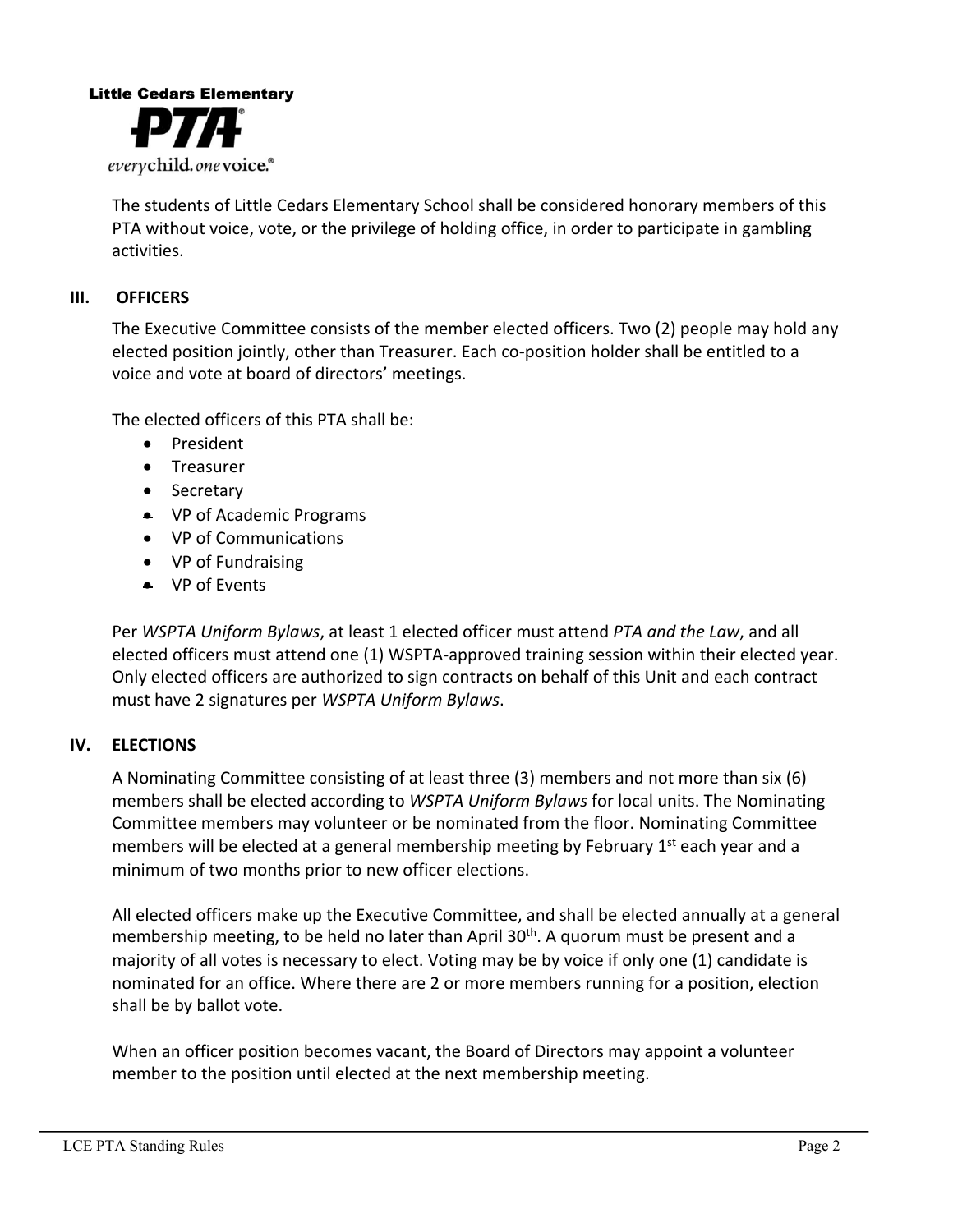

Officers will assume their official duties on July  $1<sup>st</sup>$  and shall serve for the term of one year. An elected officer shall not be eligible to serve more than two (2) consecutive terms in the same office. All elected officers shall be current on their membership dues no later than October 31<sup>st</sup> of the year they are serving.

Absentee, mail-in or proxy ballots are prohibited for both the election of the Nominating Committee and the election of officers.

#### **V. BOARD OF DIRECTORS**

The Board of Directors of this PTA shall consist of the Executive Committee and the following appointed standing committee chairs, due to their significant role to the organization. This PTA's board of directors shall meet at least six (6) times during the school year, on dates and times to be determined by the board. If volunteers cannot be found to fill a Board of Directors standing committee chair position, the position will remain vacant.

The appointed standing committee positions include:

- Advocacy Chair
- $\bullet$  Membership Chair
- Watch DOGS Chair

The school Principal shall be an ex-officio, non-voting member of the board of directors.

Voting delegates to the annual State PTA Convention shall be selected by the Board of Directors. See the WSPTA Uniform Bylaws. Voting delegates to the Legislative Assembly shall be the Advocacy Chair and/or other appointed member(s) as designated by the Board of Directors. See the *WSPTA Uniform Bylaws*.

#### **VI. COMMITTEES**

**Ad-Hoc Committees** perform the planning and activities associated to a one-time event or task and once its work is accomplished are disbanded *(e.g. Bingo, Carnival, Movie Night).* 

**Standing Committees** perform continuing functions necessary for the ongoing operation of a local unit throughout the year

- Standing Committees shall be established as deemed necessary by the Executive Committee.
- Standing Committee chairs are appointed by the President(s), and approved by majority vote of the Executive Committee.
- Standing Committee Chairs are appointed for a term of one (1) year. There is no term limit for a Standing Committee Chair,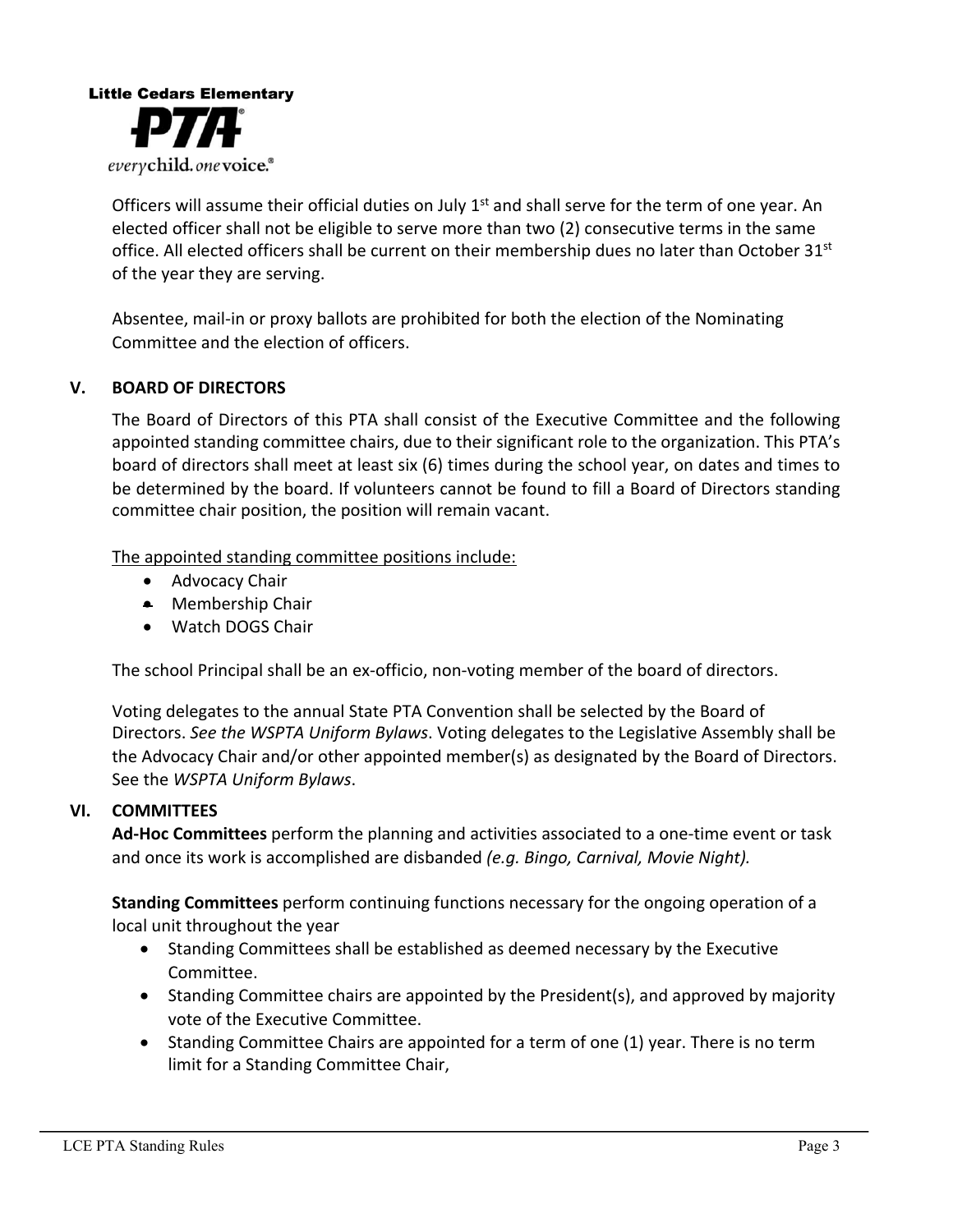# **Little Cedars Elementary** everychild.onevoice.<sup>®</sup>

- The president(s) shall serve as ex-officio member of all committees with the exception of the Nominating Committee.
- If volunteers cannot be found to fill a Standing Committee position, the position will remain vacant.

**Special Committees** recognized by this unit include the Nominating Committee, Financial Review Committee and Budget Committee. Rules for these committees are governed by *WSPTA Bylaws*.

The following policies shall apply to Ad-Hoc committees as to Standing Committees:

- In order to be a chairperson of a committee the individual needs to be a current PTA member.
- All chairpersons are responsible for creating budgets and submitting an Action Plan to the Executive Committee for review and approval. Once approved, the Chair is responsible for maintaining committee expenses within budget and providing monthly updates to the Board of Directors.
- Committee Chairpersons must use the appropriate forms, procedures, and commit to train a replacement upon their departure of the position.
- Executive Committee members should not be the sole committee chair for an event or program. If there is no one that volunteers to chair the committee and an Executive Committee member wishes to chair the event, they may do so if it will not prohibit them from their primary responsibilities.
- Committees should not be chaired by more than 2 members. Co-chairs are equally responsible for the event or program.
- Ad-Hoc Committees will be created by the President(s) with approval of the Executive Committee to meet specific needs of the PTA.

### **VII. MEETINGS**

The Board of Directors will meet at least  $\sin(6)$  times during the school year, on a date and time to be determined by the board. Members of the Board of Directors are expected to attend regularly scheduled meetings unless otherwise excused. A quorum at Board meetings is a simple majority  $(50% +1)$  of office holders to conduct business.

There will be at least four (4) General Membership meetings during the year, to conduct the business of adopting the budget, adopting standing rules, electing the nominating committee and electing the officers. All meetings shall be held at the direction of the Board of Directors. A quorum of ten (10) members is required to conduct business. See WSPTA Uniform Bylaws.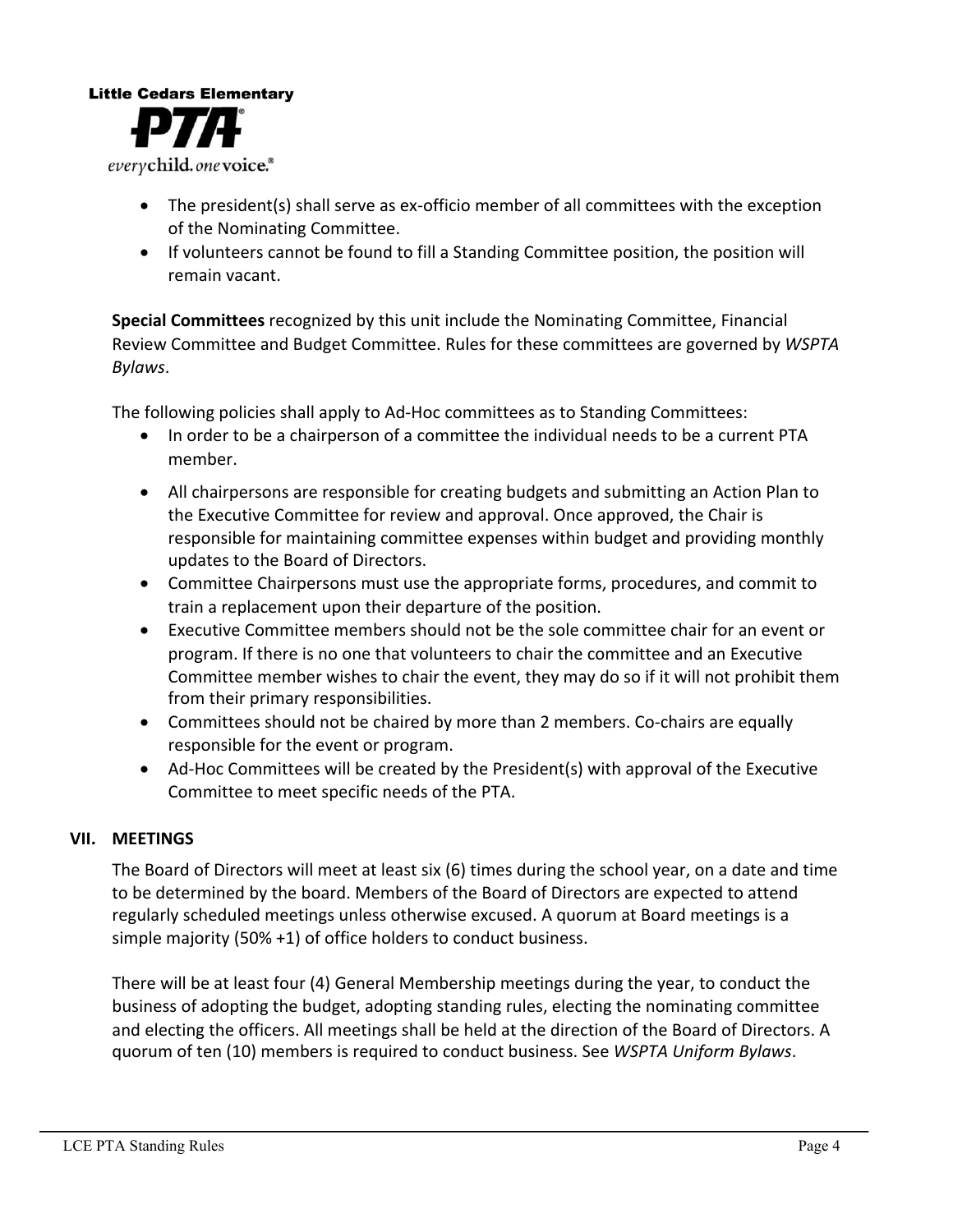

In general membership meetings, motions should be made by someone from the general membership and not a Board of Directors member. General Membership meetings shall be open to all interested persons, but the privilege of making motions, debating, or voting shall be limited to the voting body of the PTA. This PTA shall approve its annual operating budget prior to July  $1<sup>st</sup>$  of each year. This PTA shall re-affirm its budget at the first general meeting each fall.

Both Board of Directors meetings and general membership meetings can be held in person or by video or audio conference calls. However, they cannot be held via a chat app or other online tools like email. Members must be able to both hear and respond to each other. Voting and all other normal business activities are allowed. The meeting presider may set special rules for discussion at virtual meetings, such as requiring that attendees raise a hand or speak one at a time, to keep order and focus on the agenda item at hand.

The board should send notice of any general membership meeting to all members at least 10 days in advance. The Secretary (or another member assigned by the Secretary) will take attendance, establish a quorum, and prepare minutes for every PTA meeting.

#### **VIII. POLICIES**

- Bank Account Signers: The signatures of at least 3 elected officers shall be on the authorized signature cards for this PTA's bank account. In accordance with the uniform bylaws, all checks require two (2) signatures from different households. A PTA officer shall not sign a check to himself or herself, or a member of their household.
- Bank Statements: The monthly paper bank statements shall be opened only by an appointed non-signing Board member, to be reviewed, initialed, and submitted for Financial Review. See *WSPTA Uniform Bylaws* and *Money Matters*.
- Budget Committee: The Budget Committee shall prepare an interim operating budget for the following year and present the budget for approval at the final General Membership meeting of the school year.
- Carry-Over: It is recommended that each board plan on carrying forward at least 40% of the needed budget from year to year. This will allow for all fall expenses to be covered without fundraising.
- Code of Conduct: Officers, chairpersons, and volunteers of this PTA shall adhere to the Snohomish School District Volunteer policies. Members of this PTA shall not use their own personal social media platforms to cyberbully, insult, embarrass, target, or post threats of physical or verbal abuse towards any individuals, including school board officials, school administrators, teachers, students, PTA members, volunteers, or other individuals that are associated with Little Cedars Elementary or Snohomish School District.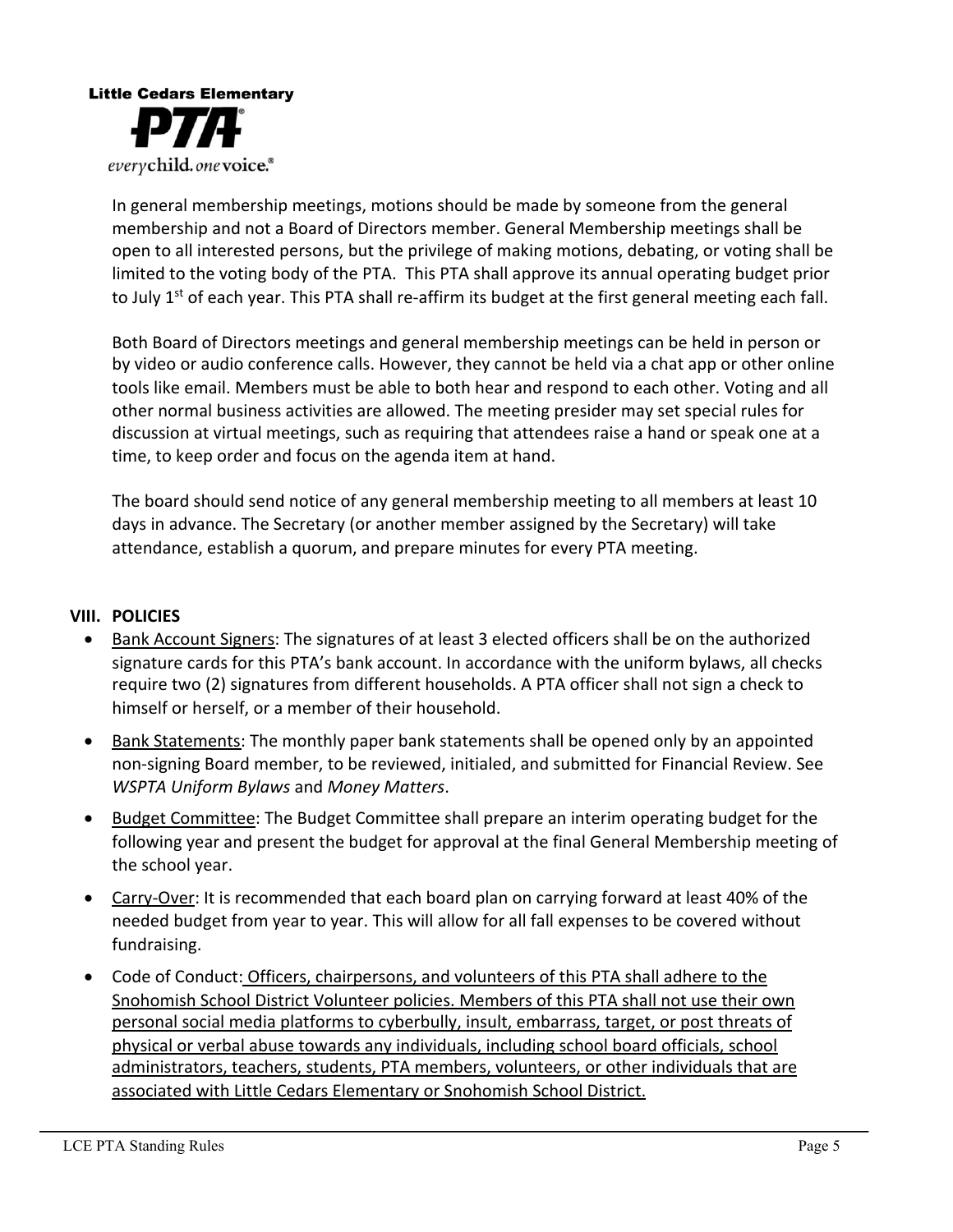

- Conflict of Interest: PTA decisions should not be made that might benefit the private interests of an officer, member of the board, committee chair, or other person authorized to make purchases on behalf of the PTA. Any person acting on behalf of the Little Cedars PTA with direct or indirect interests in a business with which the PTA does or may do business has a duty to disclose such interest to the Board of Directors.
- Credit Card and Electronic Payments: In some circumstances, the Little Cedars PTA can accept donations via PayPal or PayPal's e-reader device. See the *Electronic Funds Processing Policy* on the LCE PTA website.
- Emergency and Disaster Circumstances: During a time of crisis, the PTA Board will practice its duty of care over the PTA and conduct business as best it can under the circumstances, until a meeting with the membership can be held. The Little Cedars PTA will maintain a Reserve Fund to cover vital expenses during unplanned or emergency situations.
- Financial Review: This unit shall conduct a financial review of its books and records at the close of the fiscal year, June 30<sup>th</sup>. The current term president appoints the financial review committee of at least 3 members. Individuals who are signers on the account for the time period being reviewed may not serve on the Financial Review Committee (See WSPTA Uniform *Bylaws*). This unit is to conduct a modified financial review in January of each year as directed by the PTA general membership.
- Grant Program: The Little Cedars Elementary PTA Grants Program designates funds for supporting the Little Cedars community. The amount of available funds will be determined as part of the PTA's annual operating budget, and relies on successful fundraising efforts and donor support. See *Grant Program Policy Document* for more details
- Legal Documents: A copy of this unit's legal documents shall be kept by three  $(3)$  officers in their Legal Documents Notebook: the President, Treasurer and Secretary. The current Treasurer shall be responsible for maintaining the original copies in the Legal Documents Notebook and providing updated copies to the other 2 officers.
- Membership: Only members in good standing of the association shall be entitled to a voice or vote to serve in any elective or appointed position.
- Money Handling Procedures: In order for individuals to handle or count money, individual(s) needs to be current PTA member(s) in good standing.
- NSF Policy: Checks returns to LCE PTA due to non-sufficient funds will be handled in accordance to the *NSF Check Policy*. The check writer will need to return the call within 3 days to make arrangements for payment. Payment in the form of cash, cashier's check, or money order is expected within one week from the date the letter is mailed.